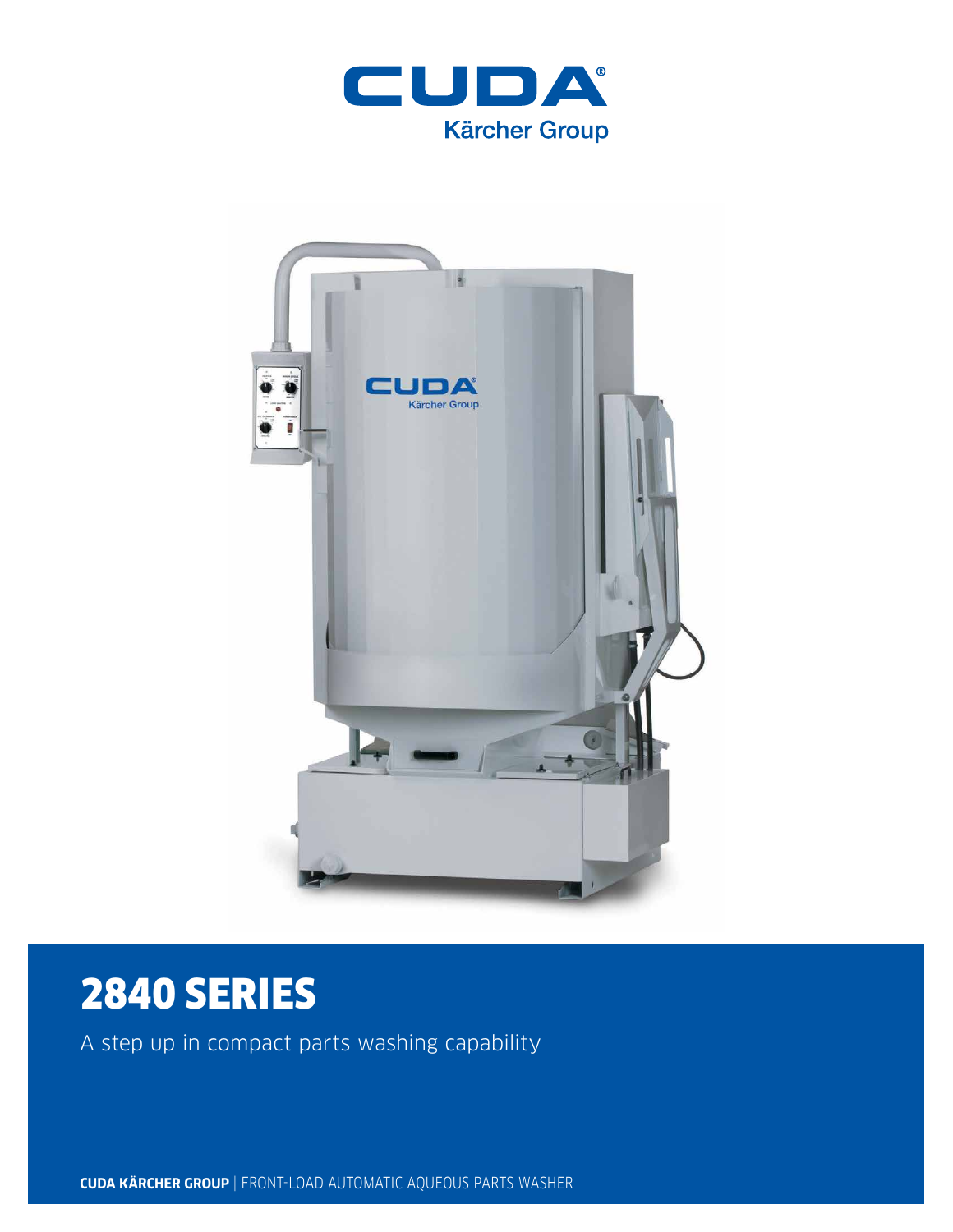# 2840 SERIES



# **A step up in compact parts washing capability**

The Cuda 2840 is the next step up in the compact front-load automatic parts washer models. The 2840 features a turntable diameter of 28-inches, working height of 40-inches, and load capacity of 1000 lbs. The 2840 Series is equipped with a 3 HP vertical seal-less pump producing 50 GPM at 45 PSI.

### **Aqueous parts washers clean faster and better without using harmful solvents!**

Cuda automatic parts washers provide a safe and efficient solution to cleaning parts because they don't use harmful cleaning solvents to clean. Our automatic parts washers also provide a time-saving, easy parts cleaning solution for your staff allowing them to simultaneously clean parts while performing other tasks.





### **<sup>1</sup> Parts Tree**

■ Optional drop-in parts tree slips into a recessed pocket of the turntable. Preferred package also includes small parts basket, containment ring and oil drain container.

#### **2 Compact Footprint**

- Space saving roll-in door allows easy access to the wash chamber.
- Reduces footprint over other traditional parts washers.
- Roll-in door prevents wash solution from dripping on the shop floor.

## **<sup>3</sup> Customize and Accessorize**

■ Customize your parts washer to your specific needs, like with this deluxe kit, so washing becomes the easiest part of the work day.

# **<sup>4</sup> Detergents Extend Your Warranty**

■ The 90-day labor warranty for all Cuda Kärcher Group parts washers is automatically extended to a 1-year labor warranty with exclusive use of our solvent free detergents. Our parts washers are also covered by a 1-year parts warranty.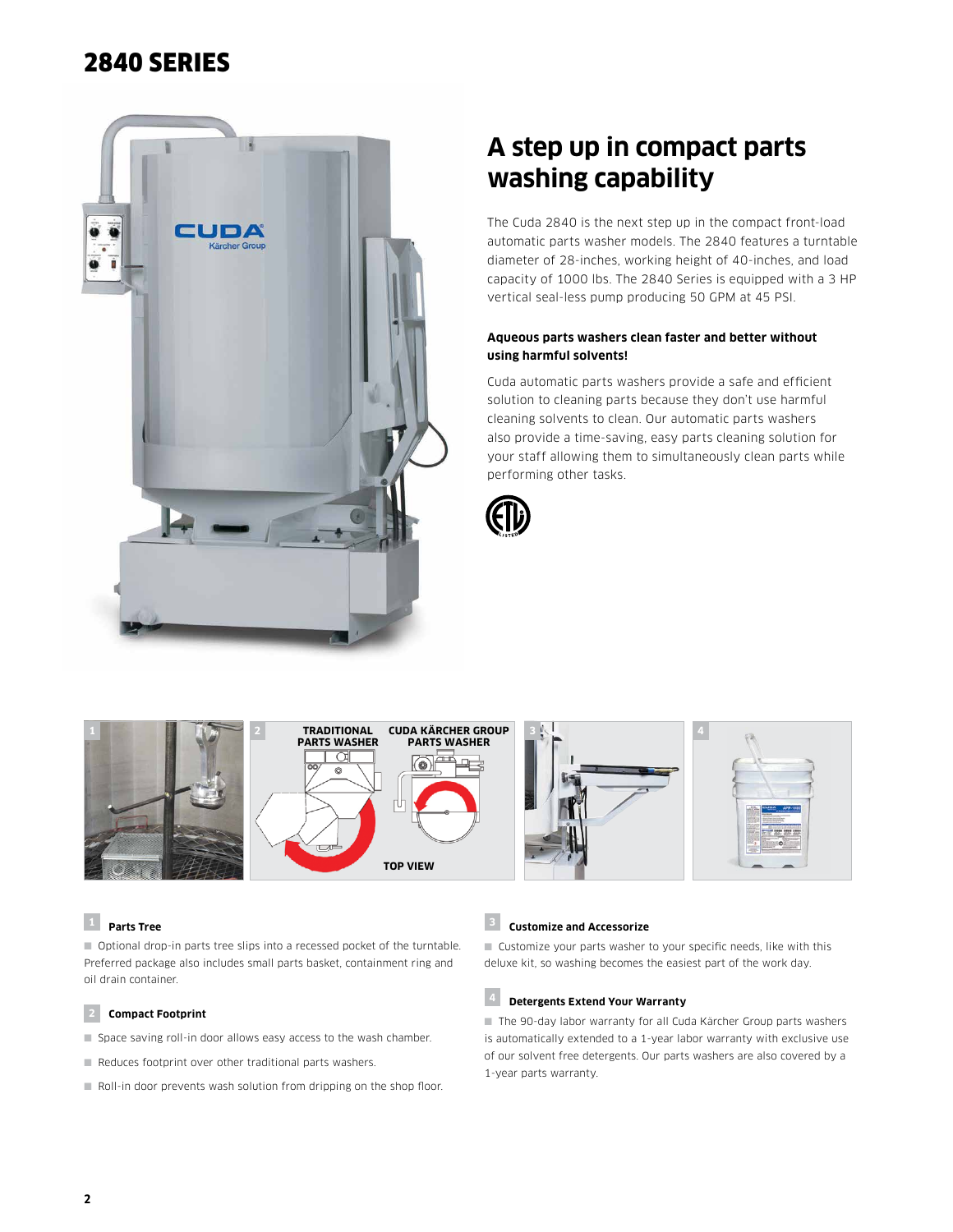# TECHNICAL DATA AND EQUIPMENT

#### **Front-Load Series Comparison**



#### **Features**

- Vertical / Seal-less Pump: 3 HP / 50 GPM / 45 PSI
- 1,000 Lbs. Load Capacity, determined with
- even weight distribution
- 50 Gal. Sump Capacity
- 6 kW Heater
- Automatic Oil Skimmer
- Low Water Shutdown
- $M$ Machine: 51"L x 50"W x 80"H
- Shipping:  $66"L \times 57"W \times 95"H$

| <b>Technical data</b>                                                                                  |             |                       |                           |         |                   |               |  |  |
|--------------------------------------------------------------------------------------------------------|-------------|-----------------------|---------------------------|---------|-------------------|---------------|--|--|
| Model                                                                                                  | Part No.    | <b>Working Height</b> | <b>Turntable Diameter</b> | Volt/PH | <b>Total Amps</b> | Ship Wt (lbs) |  |  |
| <b>Standard Models</b>                                                                                 |             |                       |                           |         |                   |               |  |  |
| 2840                                                                                                   | 1.043-395.0 | 40"                   | 28"                       | 230/1   | 38                | 1100          |  |  |
| 2840                                                                                                   | 1.043-416.0 | 40"                   | 28"                       | 208/1   | 42                | 1100          |  |  |
| 2840                                                                                                   | 1.043-418.0 | 40"                   | 28"                       | 230/3   | 23                | 1100          |  |  |
| 2840                                                                                                   | 1.043-417.0 | 40"                   | 28"                       | 208/3   | 25                | 1100          |  |  |
| 2840                                                                                                   | 1.043-419.0 | 40"                   | 28"                       | 460/3   | 11                | 1100          |  |  |
| 2840                                                                                                   | 1.043-420.0 | 40"                   | 28"                       | 575/3   | 9                 | 1100          |  |  |
| <b>Stainless Steel Models</b>                                                                          |             |                       |                           |         |                   |               |  |  |
| 2840                                                                                                   | 1.043-492.0 | 40"                   | 28"                       | 230/1   | 38                | 1100          |  |  |
| 2840                                                                                                   | 1.043-493.0 | 40"                   | 28"                       | 208/1   | 42                | 1100          |  |  |
| 2840                                                                                                   | 1.043-498.0 | 40"                   | 28"                       | 230/3   | 23                | 1100          |  |  |
| 2840                                                                                                   | 1.043-494.0 | 40"                   | 28"                       | 208/3   | 25                | 1100          |  |  |
| 2840                                                                                                   | 1.043-496.0 | 40"                   | 28"                       | 460/3   | 11                | 1100          |  |  |
| 2840                                                                                                   | 1.043-497.0 | 40"                   | 28"                       | 575/3   | 9                 | 1100          |  |  |
| NOTE: All etaipless stepl models come with standard sast owne. All wetted surfaces are stainless stepl |             |                       |                           |         |                   |               |  |  |

NOTE: All stainless steel models come with standard cast pump. All wetted surfaces are stainless steel.

#### **Standard Accessories**

**Part No. Description**

8.915-493.0 Preferred Options Package - Contains Parts Tree, Small Parts Basket, Containment Ring, Oil-Drain Container

#### **Optional Accessories**

| Part No.    | Description                                           | Part No.    | <b>Description</b>                              |
|-------------|-------------------------------------------------------|-------------|-------------------------------------------------|
| 8.915-113.0 | Automatic Water Fill                                  | 8.915-351.0 | Two-Tier Turntable ●                            |
| 8.705-957.0 | 28" Containment Ring                                  | 8.922-951.0 | Stainless Steel Handle Kit, assembled           |
| 8.915-378.0 | Filtration                                            | 8.924-172.0 | Oil Drain Container                             |
| 8.915-379.0 | Filtration & Sump Sweep                               | 9.802-283.0 | Hour Meter                                      |
| 8.915-316.0 | 60 Mesh Insert for Debris Screen Tray                 | 8.915-585.0 | PK-100D Sump Cleaner                            |
| 8.915-124.0 | 4 Hook Parts Tree                                     | 8.709-145.0 | PK-100D Filter Bag                              |
| 8.725-267.0 | Heater Timer, 24 hour 7 day                           | 8.731-254.0 | Light Duty Small Parts Basket (8" x 8" x 4")    |
| 8.725-268.0 | Heater & Skimmer Timer, 24 hour 7 day                 | 9.102-237.0 | Lid for Light Duty Small Parts Basket           |
| 8.707-034.0 | Wastewater Drum Evaporator Belt                       | 8.753-825.0 | Light Duty Medium Parts Basket (16" x 12" x 6") |
| 8.901-881.0 | Deluxe Kit: Detail and Power Brush with Side Sink and | 9.102-230.0 | Lid for Light Duty Medium Parts Basket          |
|             | Side Sump                                             | 8.723-214.0 | Gray Spray Paint                                |
|             |                                                       |             |                                                 |

l Requires Light Duty Small Parts Basket and Containment Ring sold separately, not for height extended machines